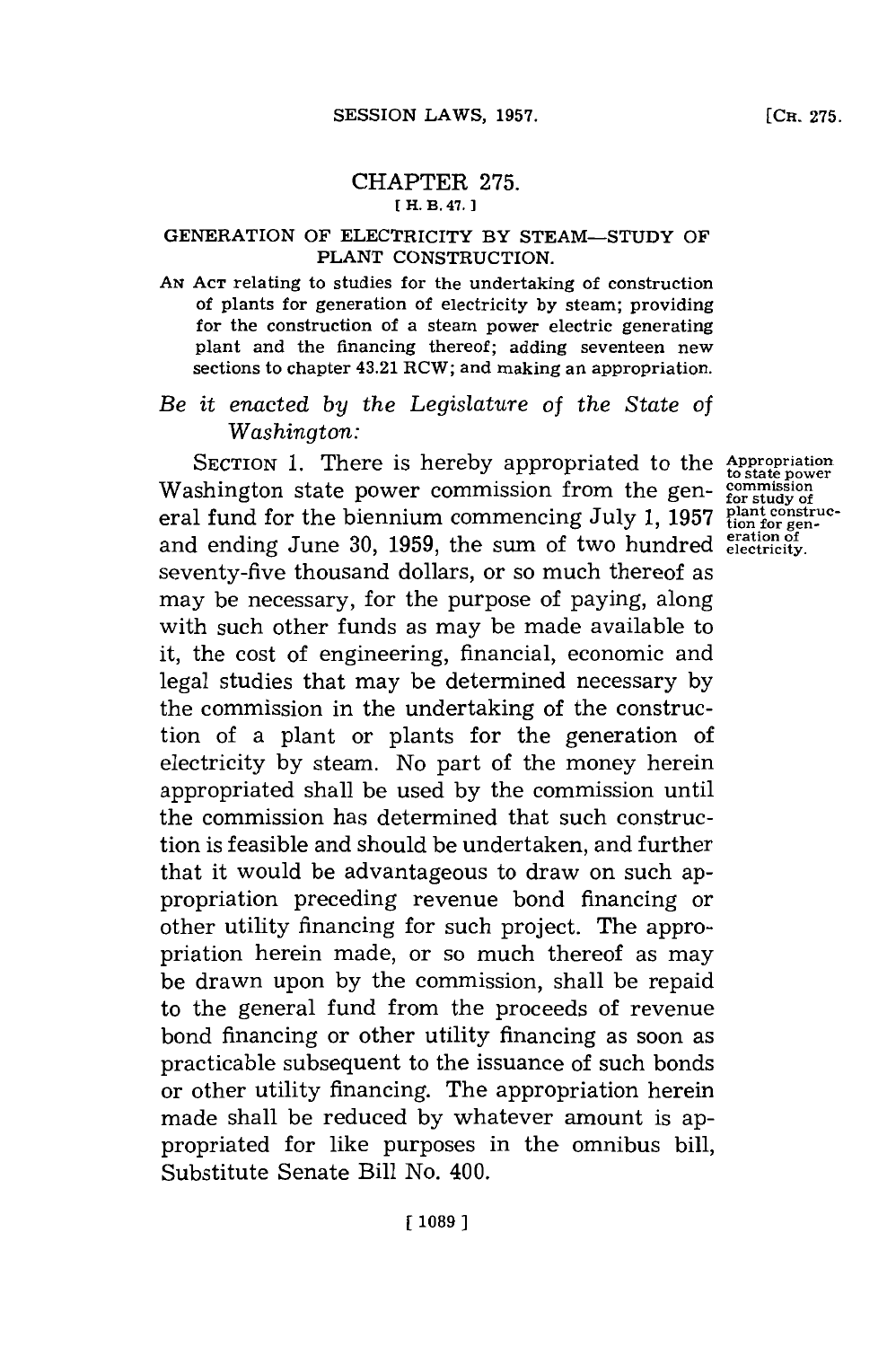**Construction** for generation<br>of electricity. **Appropriation transferable to other agency.**

**SEC.** 2. In the event that the Washington state power commission's powers and duties are transferred to another department or state agency **by** the thirty-fifth legislature, the appropriation provided for in section **1** of this act shall be used, for the purposes specified therein, **by** the department or agency to which such powers and duties are transferred. In the event that the Washington state power commission is abolished **by** the thirty-fifth legislature, then the appropriation made **by** section **1** of this act for the purposes specified therein shall be used **by** the state agency concerned for such purpose in proportions determined **by** the governor.

**New section.**

**Study relating to construction of steam power gen- erating plant continued -Authority to construct.**

**SEC. 3.** There is added to chapter 43.21 RCW a new section to read as follows:

The director of conservation and development Shall continue the study of the state power commission made in **1956** relating to the construction of a steam power electric generating plant, and if the construction of a steam electric generating plant is found to be feasible **by** the director of conservation and development, the director of conservation and development may construct such plant at a site determined **by** him to be feasible and operate it as a state owned facility. The advisory committee provided for in Senate Bill No. **281** shall advise the director of conservation and development in connection with the steam electric generating plant provided for herein.

**New section.**

**Statement of intention-Determining agency to construct plant.**

**SEC.** 4. There is added to chapter 43.21 RCW a new section to read as follows:

Before the director of conservation and development shall construct said steam generating facility within the state, or make application for any permit, license or other right necessary thereto, he shall give notice thereof **by** publishing once a week for four consecutive weeks in a newspaper of general circulation in the county or counties in which such proj-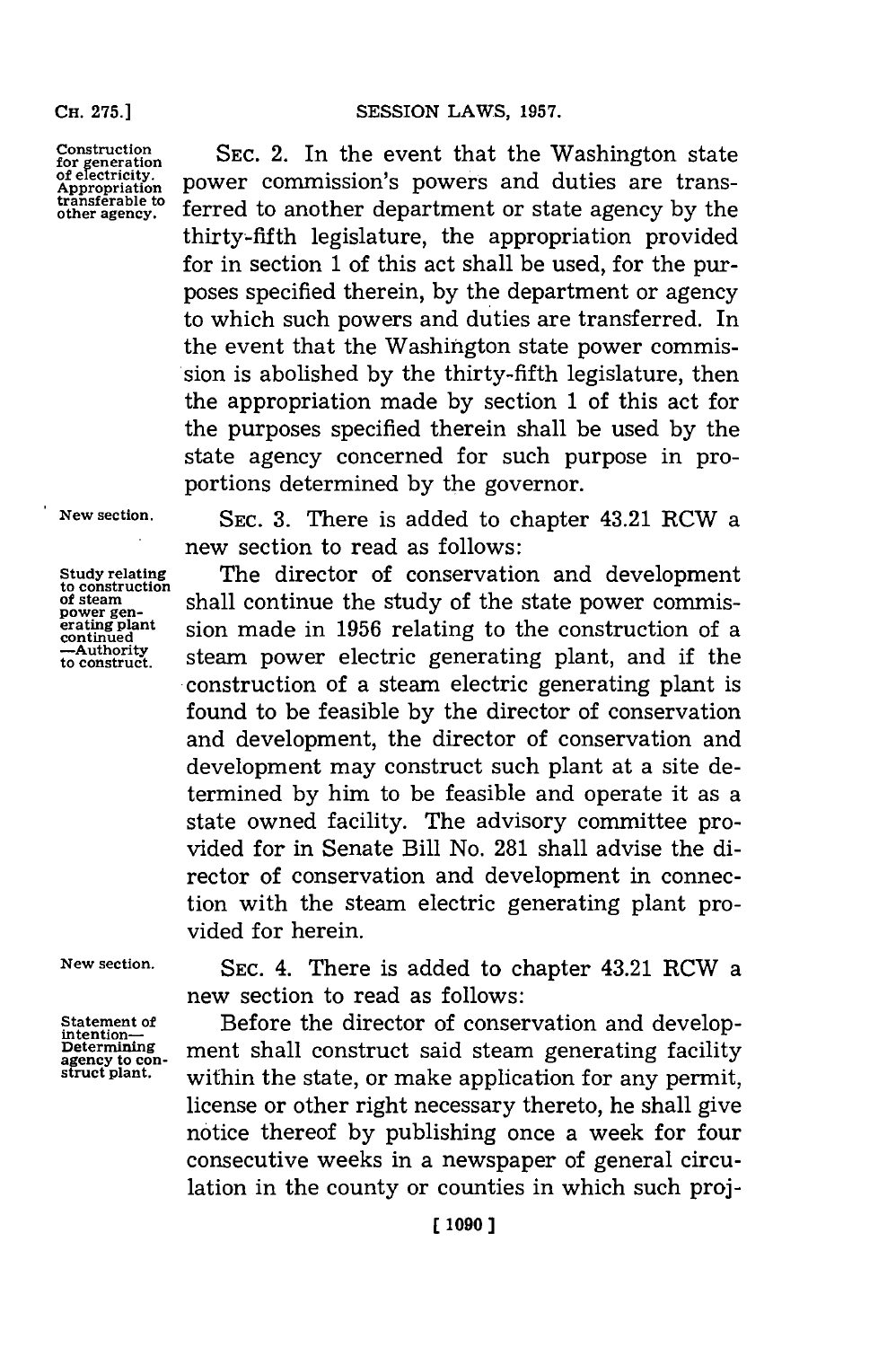ect is located a statement of intention setting forth the general nature, extent and location of the project. If any public utility in the state or any operating agency desires to construct such facility, such utility or operating agency shall notify the director of conservation and development thereof within ten days after the last date of publication of such notice. If the director of conservation and development determines that it is in the best public interest that the director of conservation and development proceed with such construction rather than the public utility or operating agency, he shall so notify the director of commerce and economic development, who shall set a date for hearing thereon. If after considering the evidence introduced the director of commerce and economic development finds that the public utility or operating agency making the request intends to immediately proceed with such construction and is financially capable of carrying out such construction, and further finds that the plan of such utility or operating agency is equally well adapted to serve the public interest, he shall enter an order so finding and such order shall divest the director of conservation and development of authority to proceed further with such construction or acquisition until such time as the other public utility or agency voluntarily causes an assignment of its right or interest in the project to the director of conservation and development or fails to procure any further required governmental permit, license or authority or having procured such, has the same revoked or withdrawn, in accordance with the laws and regulations of such governmental entity, in which event the director of conservation and development shall have the same authority to proceed as though the director had originally entered an order so authorizing the director of conservation and development to proceed. If, after considering the evidence intro-

**Statement of intention-Determining agency to con- struct plant.**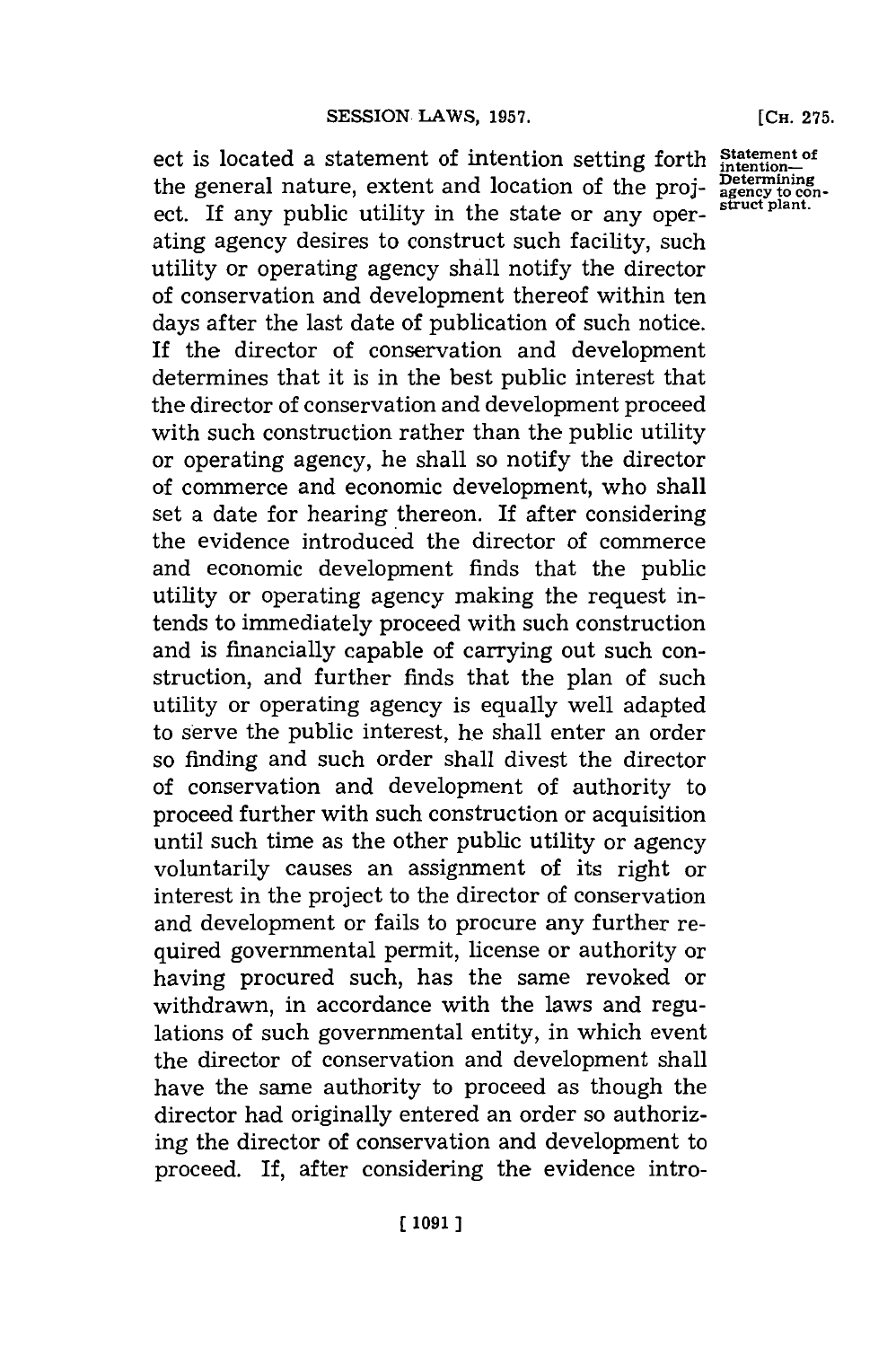**CH. 275.]**

**Construction** for generation<br>of electricity.<br>Determining **agency to con- struct plant.** duced, the director of commerce and economic development finds that the public utility or agency making the request does not intend to immediately proceed with such construction or acquisition or is not financially capable of carrying out such construction or acquisition, or finds that the plan of such utility or operating agency is not equally well adapted to serve the public interest, he shall then enter an order so finding and authorizing the director of conservation and development to proceed with the construction or acquisition of the facility.

**New section.**

**Director of**  $\begin{array}{l} \text{conservation} \text{and develop} \text{-}\text{ment--Author} \text{ity under act.} \end{array}$ 

**SEC. 5.** There is added to chapter 43.21 RCW a new section to read as follows:

In order to construct, operate and maintain the single steam power electric generating plant provided for in section **3** hereof the director of conservation and development shall have authority:

**(1)** To generate, produce, transmit, deliver, exchange, purchase or sell electric energy and to enter into contracts for any or all such purposes.

(2) To construct, condemn, purchase, lease, acquire, add to, extend, maintain, improve, operate, develop and regulate such steam electric power plant, work and facilities for the generation and/or transmission of electric energy and to take, condemn, purchase, lease and acquire any real or personal, public or private property, franchise and property rights, including but not limited to state, county and school lands and properties, for any of the purposes herein set forth and **for** any facilities or works necessary or convenient for use in the construction, maintenance or operation of such work, plant and facilities; providing that the director of conservation and development shall not be authorized to acquire **by** condemnation any plant, work and facility owned and operated **by** any city or district, or **by** a privately owned public utility.

**(3)** To apply to the appropriate agencies of the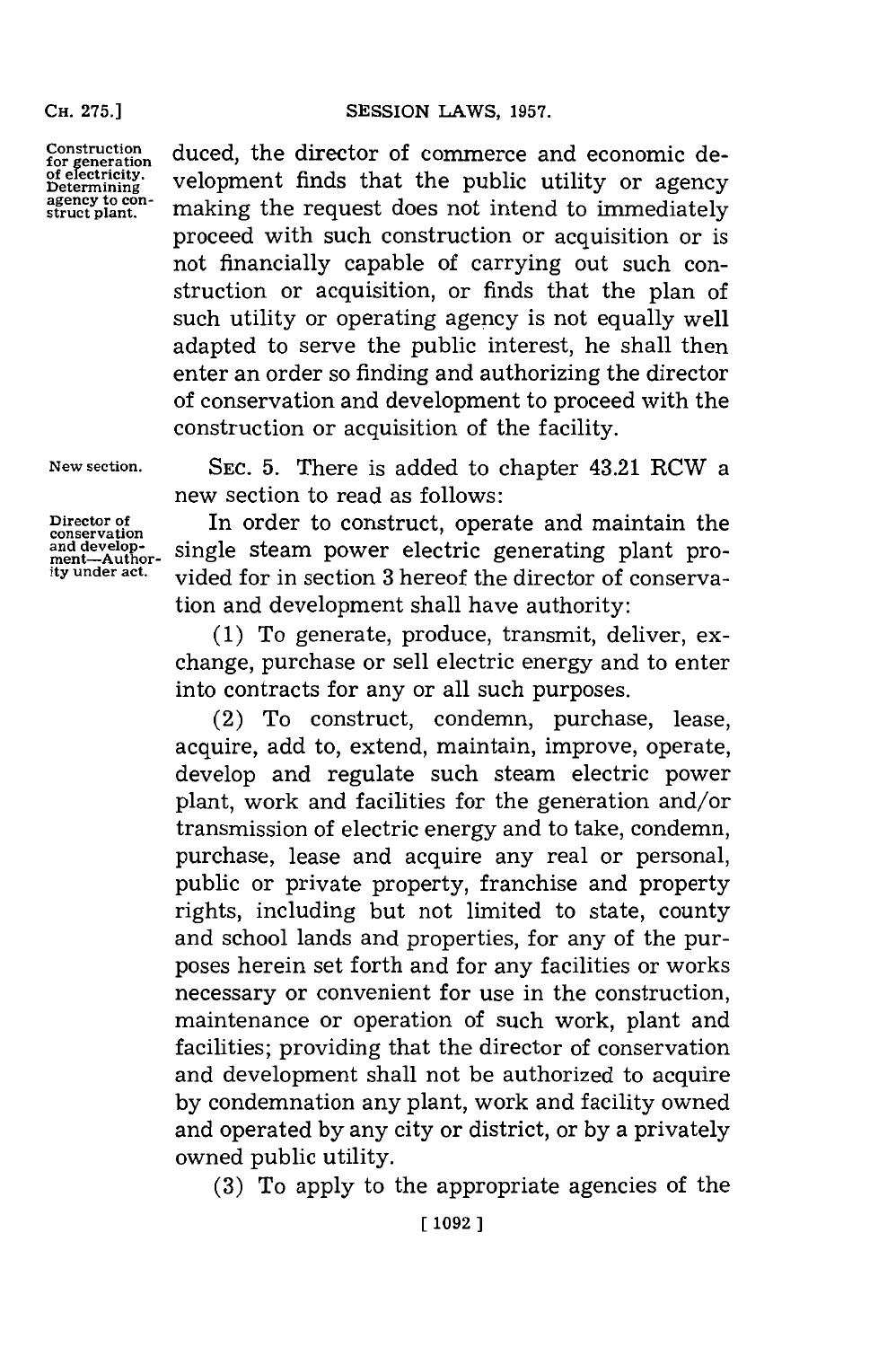state of Washington, the United States or any state **Director of**<br>thereof, or to any other proper agency for such  $\frac{\text{and development}}{\text{met}-\text{Author}}$ <br>normits licenses or approximately as move be possessent ity under act. thereof, or to any other proper agency for such permits, licenses or approvals as may be necessary, and to construct, maintain and operate facilities in accordance with such licenses or permits, and to obtain, hold and use such licenses and permits in the same manner as any other person or operating unit.

(4) To establish rates for electric energy sold or transmitted **by** the director of conservation and development. When any revenue bonds or warrants are outstanding the director of conservation and development shall have the power and shall be required to establish and maintain and collect rates or charges for electric energy furnished or supplied **by** the director of conservation and development which shall be fair and nondiscriminatory and adequate to provide revenues sufficient for the payment of the principal and interest on such bonds or warrants and all payments which the director of conservation and development is obligated to set aside in any special fund or funds created for such purposes, and for the proper operation and maintenance of the public utility owned **by** the director of conservation and development and all necessary repairs, replacements and renewals thereof.

**(5)** To employ legal, engineering and other professional services and fix the compensation of a managing director and such other employees as the director of conservation and development may deem necessary to carry on its business, and to delegate to such manager or other employees such authority as the director shall determine. Such manager and employees shall be appointed for an indefinite time and be removable at the will of the director.

SEC. 6. There is added to chapter 43.21 RCW a New section. new section to read as follows:

For the purpose of carrying out any or all of the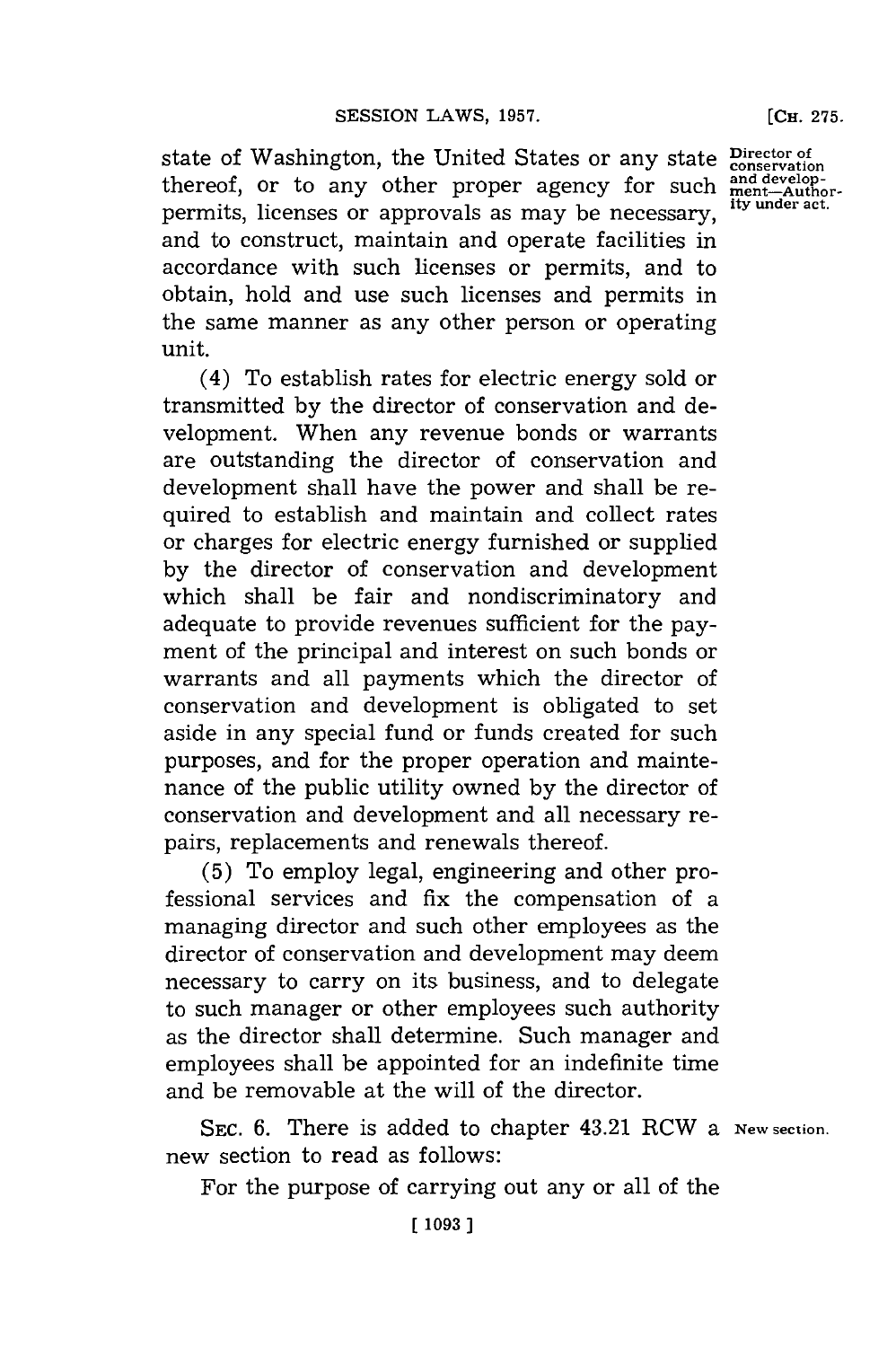## SESSION LAWS, 1957.

**CH. 275.]**

Construction powers herein granted the director of conservation for electricity. and development shall have the novier of eminent of electricity. and development shall have the power of eminent **eminent** domain for the acquisition of either real or personal property used or useful in connection with the construction of facilities authorized hereunder. Actions in eminent domain pursuant to this chapter shall be brought in the name of the state in any court of competent jurisdiction under the procedure set out in chapter 8.04. The director of conservation and development may institute condemnation proceedings in the superior court of any county in which any of the property sought to be condemned is located or in which the owner thereof does business, and the court in any such action shall have jurisdiction to condemn property wherever located within the state. It shall not be necessary to allege or prove any offer to purchase or inability to agree with the owners thereof for the purchase of any such property in said proceedings. Upon the filing of a petition for condemnation, as provided in this section, the court may issue an order restraining the removal from the jurisdiction of the state of any personal property sought to be acquired **by** the proceedings during the pendency thereof. The court shall further have the power to issue such orders or process as shall be necessary to place the director of conservation and development into possession of any property condemned.

New section. SEC. 7. There is added to chapter 43.21 RCW a new section to read as follows:

State not to **The director of conservation and development**  $\frac{Re\text{value, ex}}{Im\text{ temperature, and}}$  shall have no right or power to impose any debt **penditure and**  $\frac{Im\text{value}}{Im\text{}}$  or to suffer or graphs any financial obligation upon **separation of.** nor to suffer or create any financial obligation upon the state of Washington or its subdivisions in the execution of this chapter.

> No revenues received **by** the director of conservation and development for the sale of electricity or otherwise, shall be expended except for the payment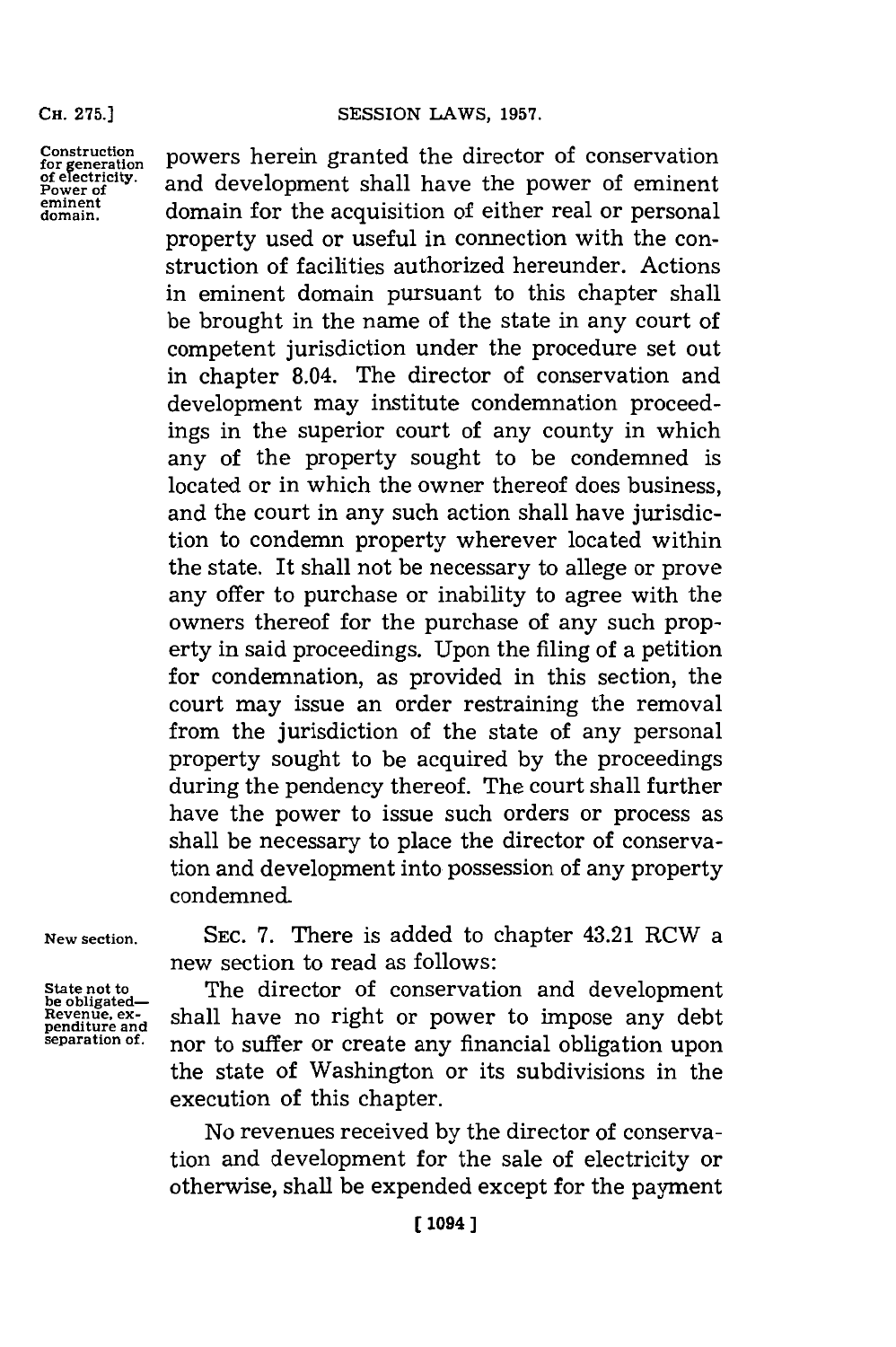of lawful obligations of the director of conservation and development and all such revenues and receipts shall be kept and maintained in a separate fund.

**SEC. 8.** There is added to chapter 43.21 RCW a **New section.** new section to read as follows:

For the purposes provided for in this chapter, the **Revenue bonds and warrants** state finance committee shall, upon being notified authorized-<br>to do so by the divestor of concentration and davalane issuarce. to do so **by** the director of conservation and develop- **issuance.** ment, issue revenue bonds or warrants payable from the revenues from the steam electric plant provided for in section **3** of this chapter. When the director of conservation and development deems it advisable that he acquire or construct said steam electric plant or make additions or betterments thereto, he shall so notify the state finance committee and he shall also notify the state finance committee as to the plan proposed, together with the estimated cost thereof. The state finance committee, upon receiving such notice, shall provide for the construction thereof and the issuance of revenue bonds or warrants therefor **by** a resolution which shall specify and adopt the system or plan proposed, and declare the estimated cost thereof, as nearly as may be, including as part of the cost, funds necessary for working capital for the operation of such utility and the payment of the expenses incurred in the acquisition or construction thereof. Such resolution shall specify that utility revenue bonds are to be issued to defray the cost thereof and the amount of such bonds to be issued. Bonds issued under the provisions of this chapter shall distinctly state that they are not a general obligation of the state.

**SEC. 9.** There is added to chapter 43.21 RCW a **New section.** new section to read as follows:

When the state finance committee issues revenue *Special funds* **-.Payment** bonds as provided in section **8** above, it shall, as a **ofbonds and interest.** part of the plan and system, request the state treasurer to establish a special fund or funds to defray

**[CH. 275.**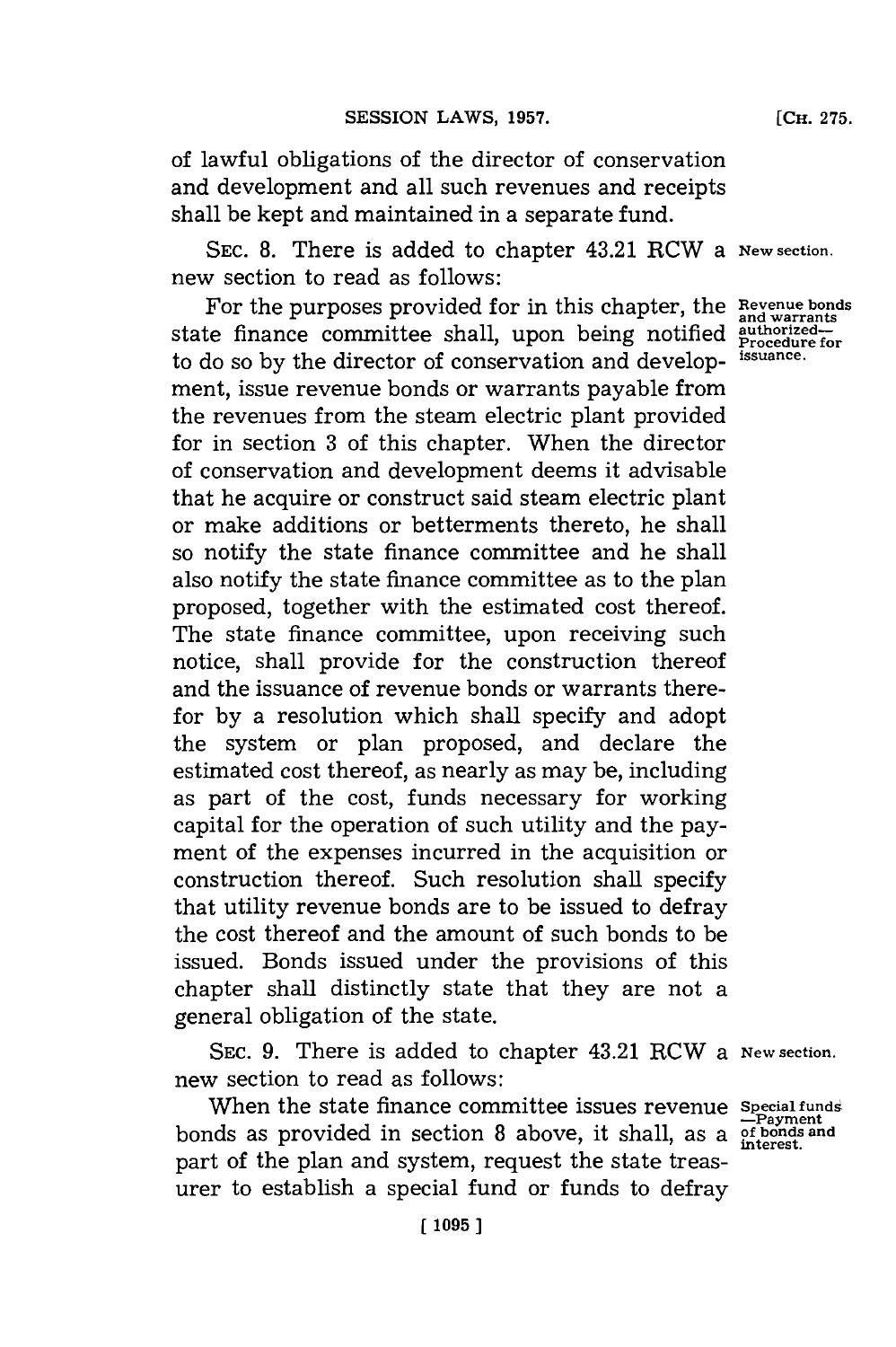**CH. 275.]**

**Construction for generation of electricity. Revenue bonds and warrants. Payment.**

the cost of the steam electric utility, or additions or betterments thereto or extensions thereof. The state finance committee may obligate and bind the director of conservation and development to set aside and pay to the state treasurer for deposit into such fund or funds a fixed proportion of the gross revenue of the steam electric utility and all additions or betterments thereto or extensions thereof, or any fixed amount out of, and not exceeding the fixed proportion of such revenue, or a fixed amount without regard to any fixed proportion, or an amount of the revenue equal to a fixed percentage of the aggregate principal amount of revenue bonds at any time issued against the special fund or funds. It may issue and sell utility bonds payable as to both principal and interest only out of such fund or funds.

The revenue bonds shall be payable at such places and times, both as to principal and interest, and bear interest at such rates payable semiannually as the state finance committee shall determine.

**New section.**

**Considerations in issuing bonds-Limitations.**

**SEC. 10.** There is added to chapter 43.21 RCW a new section to read as follows:

In the issuance of any bonds hereunder the state finance committee shall have due regard to the cost of operation and maintenance of the steam electric utility as acquired, constructed or added to, and to any proportion or amount of the revenue previously pledged as a fund for the payment of revenue bonds. It shall not require to be set aside into the fund a greater amount or proportion of the revenue than in its judgment and as agreed to **by** the director of conservation and development will be available over and above the cost of maintenance and operation and any amount or proportion of the revenue so previously pledged. Revenue bonds and interest thereon issued against such fund shall be a valid claim of the holder thereof only as against the fund and the proportion or amount of the revenue pledged thereto,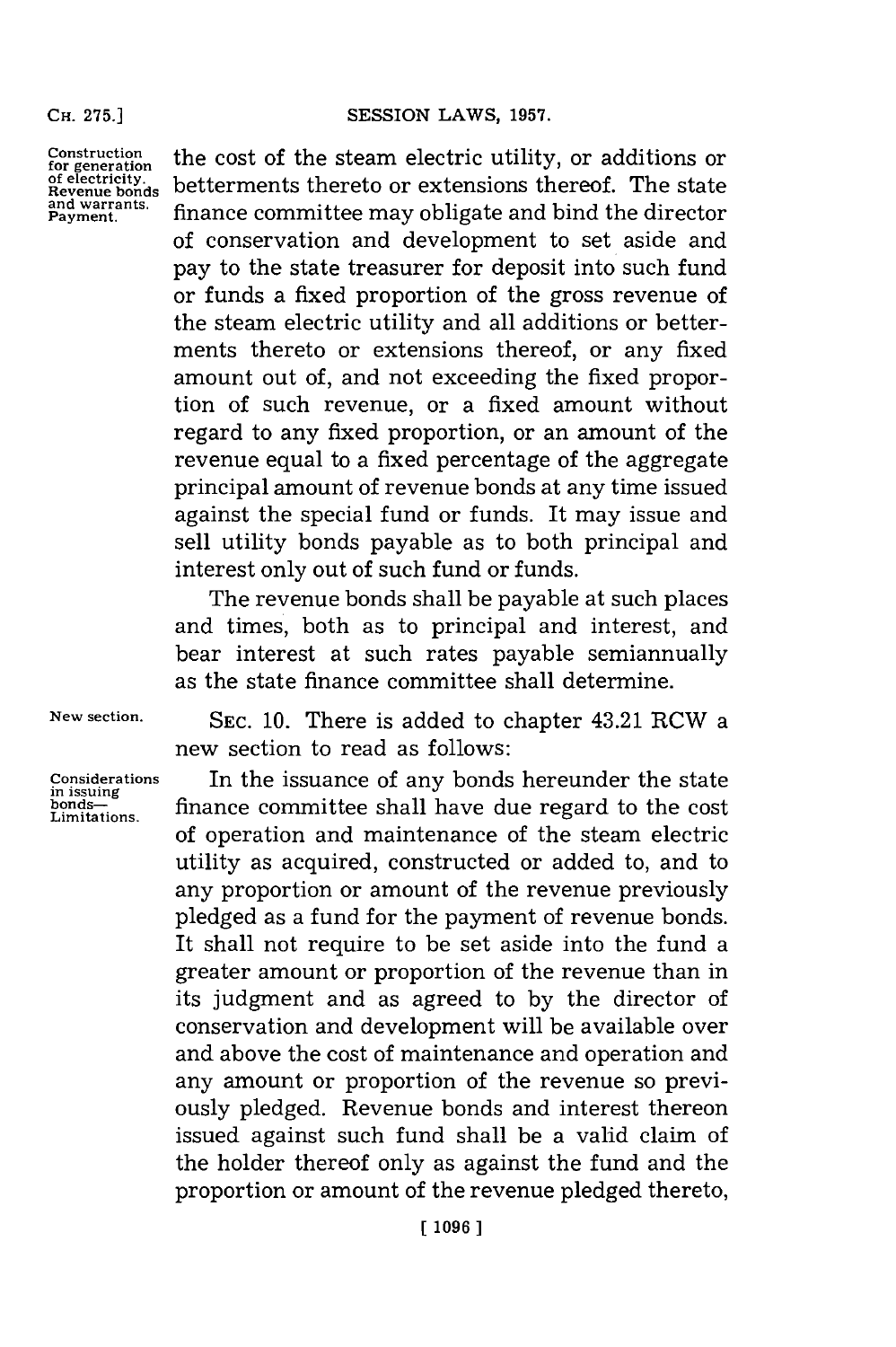but shall constitute a prior charge over all other charges or claims whatsoever against the fund and the proportion or amount of the revenues pledged thereto. Each revenue bond shall state on its face that it is payable from a special fund, naming the fund and the resolution creating it.

**SEC. 11.** There is added to chapter 43.21 RCW a **New section.** new section to read as follows:

The resolution of the state finance committee au-<br>rizing the issuance of revenue bonds shall specify issuance of thorizing the issuance of revenue bonds shall specify  $\frac{\text{issuan}}{\text{bonds-}}$ the title of the bonds as determined by the state contentsfinance committee, and may contain covenants **by** the committee to protect and safeguard the security and the rights of the holders thereof, including covenants as to, among other things:

**(1)** The purpose or purposes to which the proceeds of the sale of the revenue bonds may be applied and the use and disposition thereof;

(2) The use and disposition of the gross revenue of the steam electric utility and any additions or betterments thereto or extensions thereof, the cost of which is to be defrayed with such proceeds, including the creation and maintenance of funds for working capital to be used in the operation of the steam electric utility and for renewals and replacements thereof;

**(3)** The amount, if any, of additional revenue bonds payable from such fund which may be issued and the terms and conditions on which such additional revenue bonds or warrants may be issued;

(4) The establishment and maintenance of adequate rates and charges for electric power and energy and other services, facilities and commodities, sold, furnished or supplied **by** the steam electric utility;

**(5)** The operation, maintenance, management, accounting and auditing of the electric utility;

**(6)** The terms upon which the revenue bonds, or

**[1097 ]**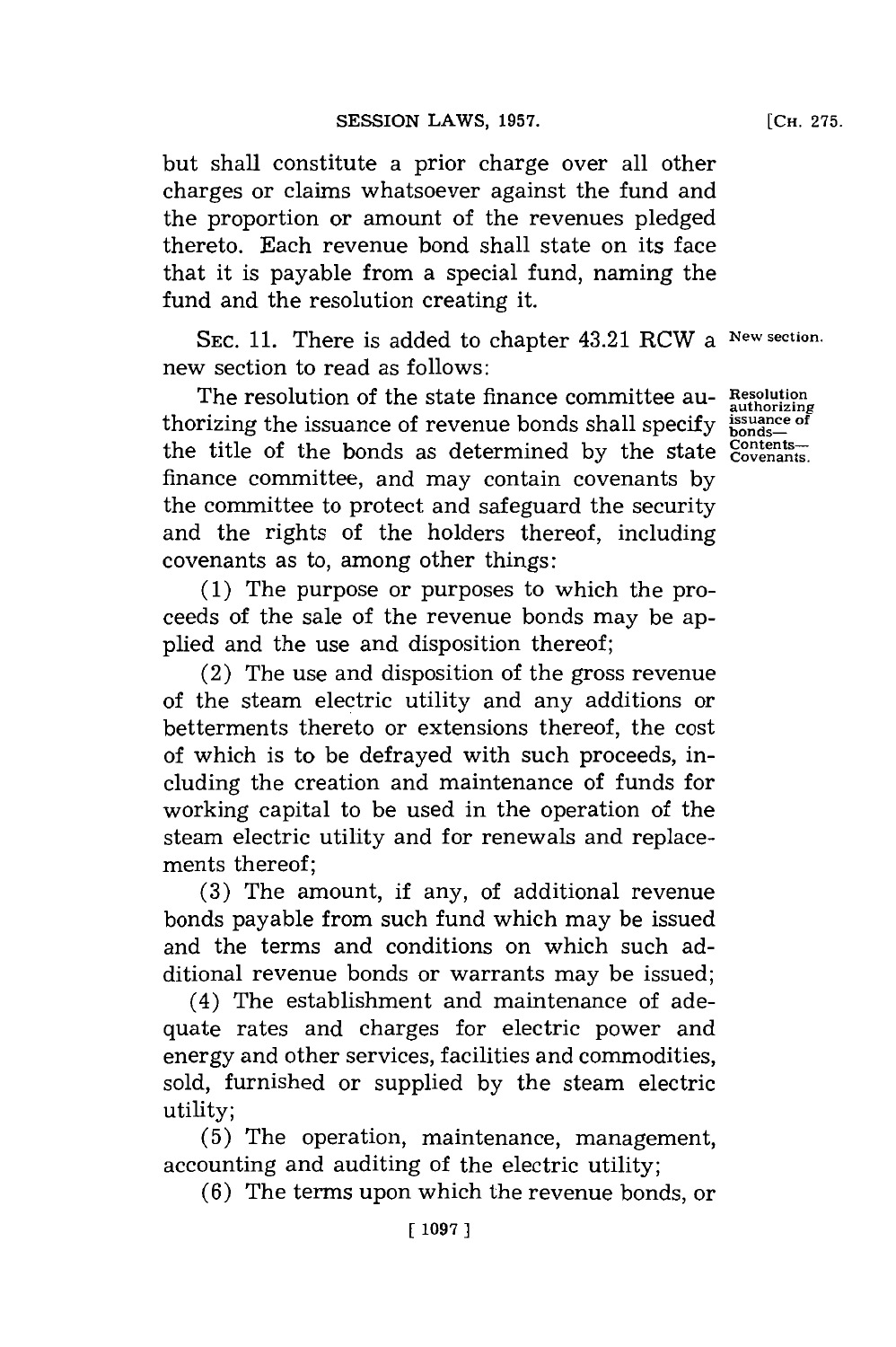**CH. .75.]SESSION LAWS, 1957.**

**CH\_275.1**

Construction any of them, may be redeemed at the election of the of electricity.<br> **gradient** agency;<br> **agency**;

and warrants. **Tand warrants.** (7) Limitations upon the right to dispose of the resolution at the order of the authorizing. steam electric utility or any part thereof without providing for the payment of the outstanding revenue bonds; and

> **(8)** The appointment of trustees, depositaries, and paying agents to receive, hold, disburse, invest, and reinvest all or any part of the income, revenue, receipts and profits derived **by** the director of conservation and development from the operation, ownership, and management of its steam electric utility.

**New section. SEC.** 12. There is added to chapter 43.21 RCW a new section to read as follows:

**Sale of bonds. All** bonds issued under or **by** authority of this chapter shall be sold to the highest and best bidder after such advertising for bids as the state finance committee may deem proper. The state finance committee may reject any and all bids so submitted and thereafter sell such bonds so advertised under such terms and conditions as the state finance committee may deem most advantageous to its own interests. The aggregate interest cost to maturity of the money received for such an issue shall not exceed six percent per annum.

**New section.**

**Examination, registration of bonds by state auditor-\_Defects, irreg- ularities.**

**SEC. 13.** There is added to chapter 43.21 RCW a new section to read as follows:

Prior to the issuance and delivery of any revenue bonds, such bonds and a certified copy of the resolution authorizing them shall be delivered to the state auditor together with any additional information that he may require. When the bonds have been examined they shall be registered **by** the auditor in books to be kept **by** him for that purpose, and a certificate of registration shall be endorsed upon each bond and signed **by** the auditor or a deputy appointed **by** him for the purpose. The bonds shall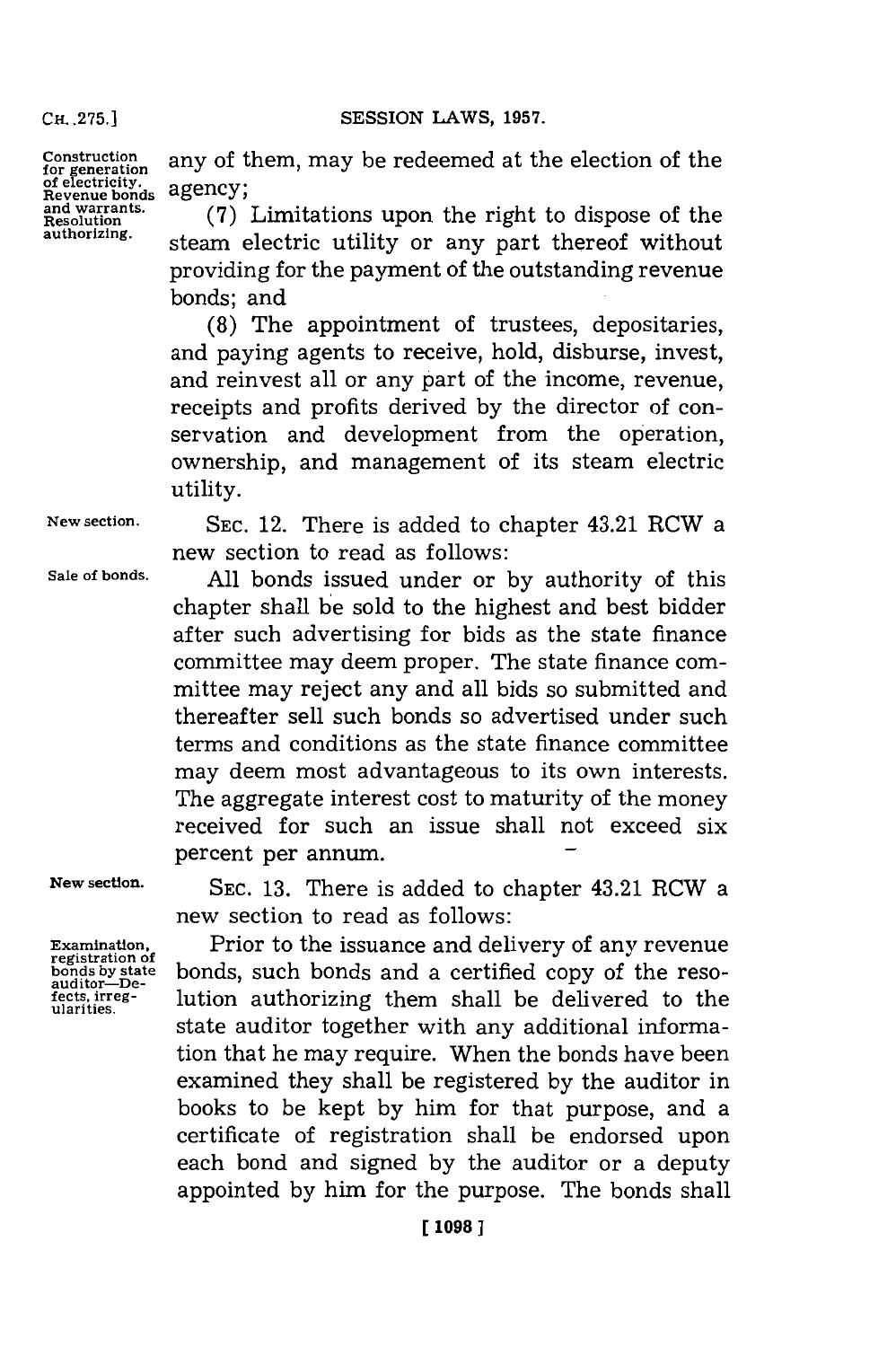then be prima facie valid and binding obligations of the state finance committee in accordance with their terms, notwithstanding any defects or irregularities in the authorization and issuance of the bonds, or in the sale, execution or delivery thereof.

**SEC.** 14. There is added to chapter 43.21 RCW a **New section.** new section to read as follows:

When revenue bonds are outstanding the director **Rates or charges.** of conservation and development shall establish, maintain, and collect rates or charges for electric power and energy, and other services, facilities and commodities sold and supplied **by** the director of conservation and development which shall be fair and nondiscriminatory and adequate to provide revenue sufficient to pay the principal of and interest on revenue bonds outstanding, and all payments which the director of conservation and development is obligated to make to the state treasurer for deposit in any special fund or funds created for such purpose, and for the proper operation and maintenance of the utility and all necessary repairs, replacements and renewals thereof.

**SEC. 15.** There is added to chapter 43.21 RCW a **New section.** new section to read as follows:

When the state finance committee has outstanding **Refunding revenue bonds.** revenue bonds, the state finance committee, with the concurrence of the director of conservation and development, may **by** resolution provide for the issuance of refunding revenue bonds with which to refund the outstanding revenue bonds, or any part thereof at maturity, or before maturity if they are **by** their terms or **by** other agreement subject to call for prior redemption, with the right in the state finance committee to combine various series and issues of the outstanding revenue bonds **by** a single issue of refunding revenue bonds. The refunding bonds shall be payable only out of a special fund created out of the gross revenue of the steam electric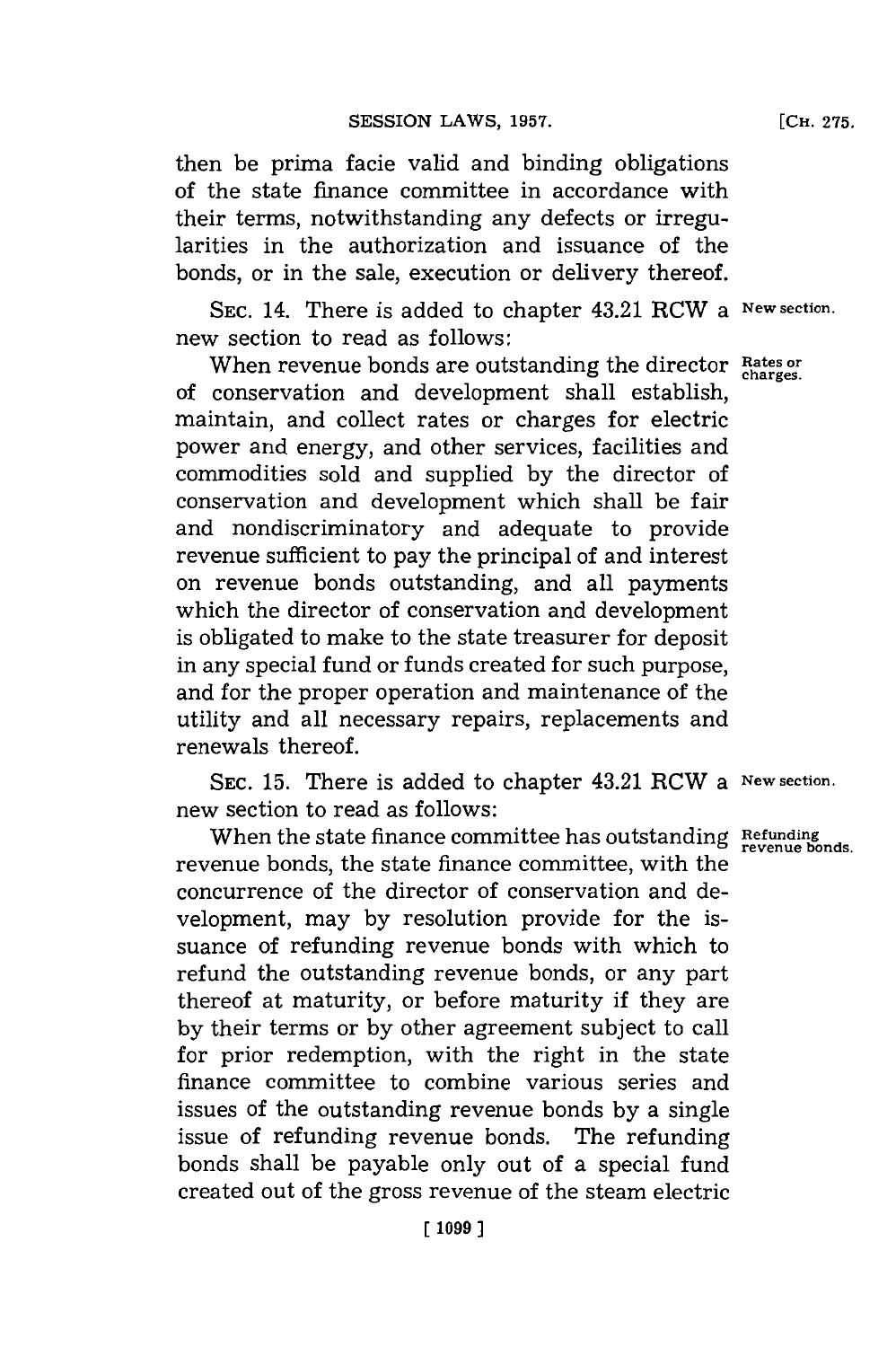**CHi. 275.]**

**Construction for generation of electricity. Revenue bonds and warrants. Refunding.**

utility, and shall only be a valid claim as against such special fund and the amount or proportion of the revenue of the utility pledged to said fund. The rate of interest on refunding revenue bonds shall not exceed the rate of interest on revenue bonds refunded thereby. The state finance committee may exchange the refunding revenue bonds for the revenue bonds which are being refunded, or it may sell them in such manner as it deems for its best interest. Except as specifically provided in this section, the refunding revenue bonds shall be issued in accordance with the provisions contained in this chapter with respect to revenue bonds.

**New section. SEC. 16.** There is added to chapter 43.21 RCW a new section to read as follows:

Signature on **All revenue bonds, including refunding revenue** bonds, shall be signed **by** the governor and the state auditor under the seal of the state, one of which signatures shall be made manually and the other signature may be in printed facsimile, and any coupons may have printed or lithographic facsimile of the signatures of such officers.

New section.

**Law and** resolutions **constitute contract.**

**New section.**

**Bonds as legal securities. investments, negotiable instruments.**

**SEC. 17.** There is added to chapter 43.21 RCW a new section to read as follows:

The provisions of this chapter and any resolution providing for the issuance of revenue bonds shall constitute a contract with the holder or holders from time to time of the revenue bonds of the state finance committee. Such provisions of this chapter and of any such resolution shall be enforceable **by** any such bondholders **by** appropriate action in any court of competent jurisdiction.

**SEC. 18.** There is added to chapter 43.21 RCW a new section to read as follows:

**All** revenue bonds issued hereunder shall be legal securities, which may be used **by** a bank or trust company for deposit with the state treasurer, or **by** a